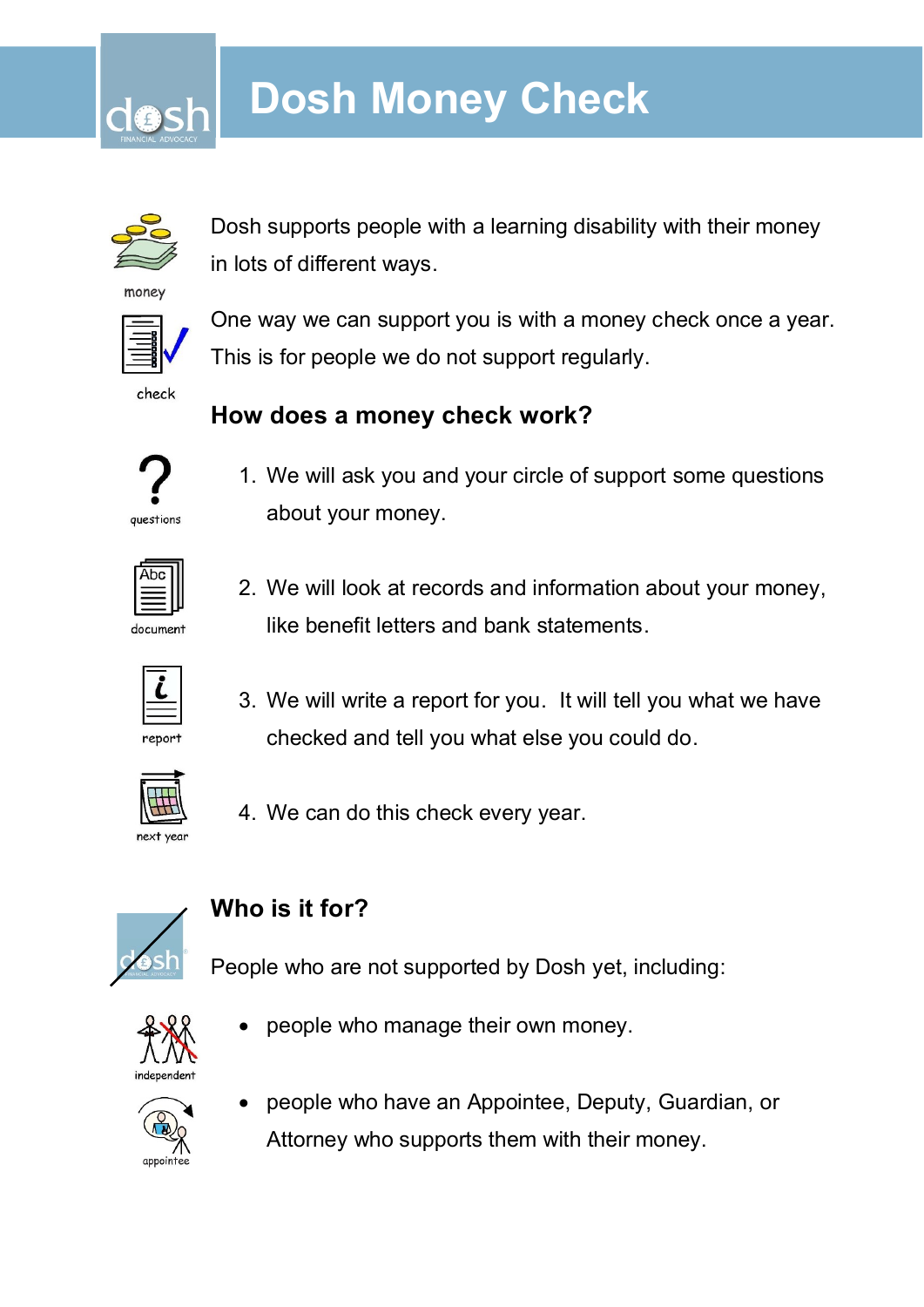### **What will Dosh do?**



dO:

#### **Dosh will check your benefits.**

- We will do a welfare benefit assessment to check your current benefits and tell you what benefits you should be getting.
- We will check if your savings are above the Department for Work and Pensions (DWP) limits for getting some benefits.



#### **Dosh will check your bills.**

- We will make sure that you are paying all your utility bills, like your electricity, gas, and water bills.
- If you share your bills with other people in your house, we will check that there is an agreement saying how much everyone should pay.
- We will review your Motability or lease vehicle agreement and make sure that there is an agreement between people who share the car.



#### **Dosh will support you to take control of your money.**

- We will check how you are involved in decisions about your money.
- We will check your money plan or budget.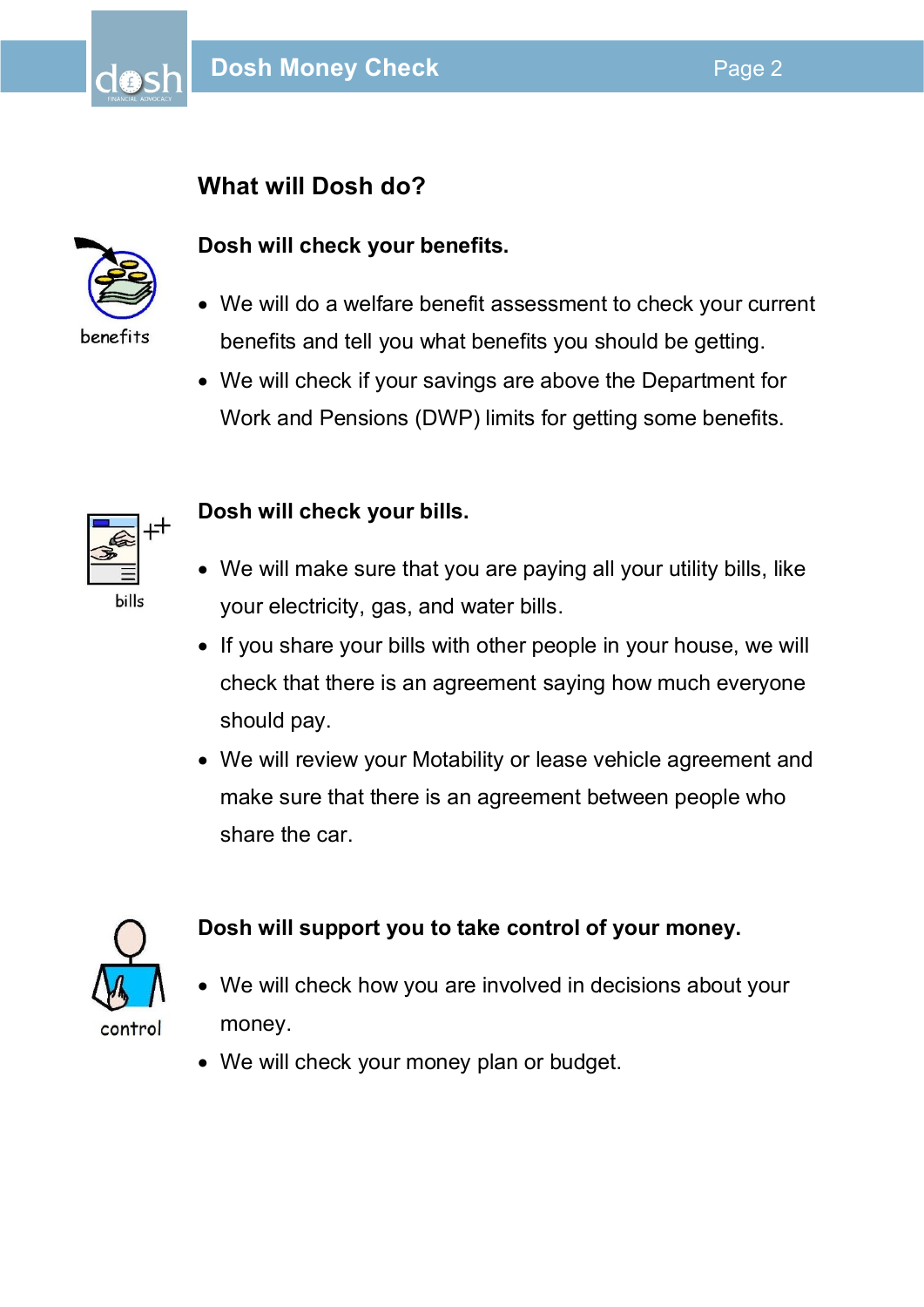

do:

#### **Dosh will check your spending.**

- We will check if you have enough money to do the things you want.
- We will check that any money you pay towards your care (for example because of fairer charging) is right. If it is wrong, we will advise you how to appeal it. This could be because the Local Authority has the wrong information about how much money you have.
- If you have an Individual Budget, a Personal Budget, or Direct Payment, we can review this against your Support Plan.



#### **Dosh will check that your money is safe.**

- We will do a Financial Risk Assessment to check for any risks for your money. We will suggest what you can do about them.
- We will check that those who support you with your money have clear records of how they have spent your money and procedures to monitor this.
- We will check that you have the insurance you need, for example contents insurance for the things you own.
- We will check that there is an up-to-date list (an inventory) of everything you own.
- We will check that you have access to your money, bank card and PIN number.
- We will check that your money is only spent on what you want. This includes checking that your benefits and the money in your bank accounts are used properly.